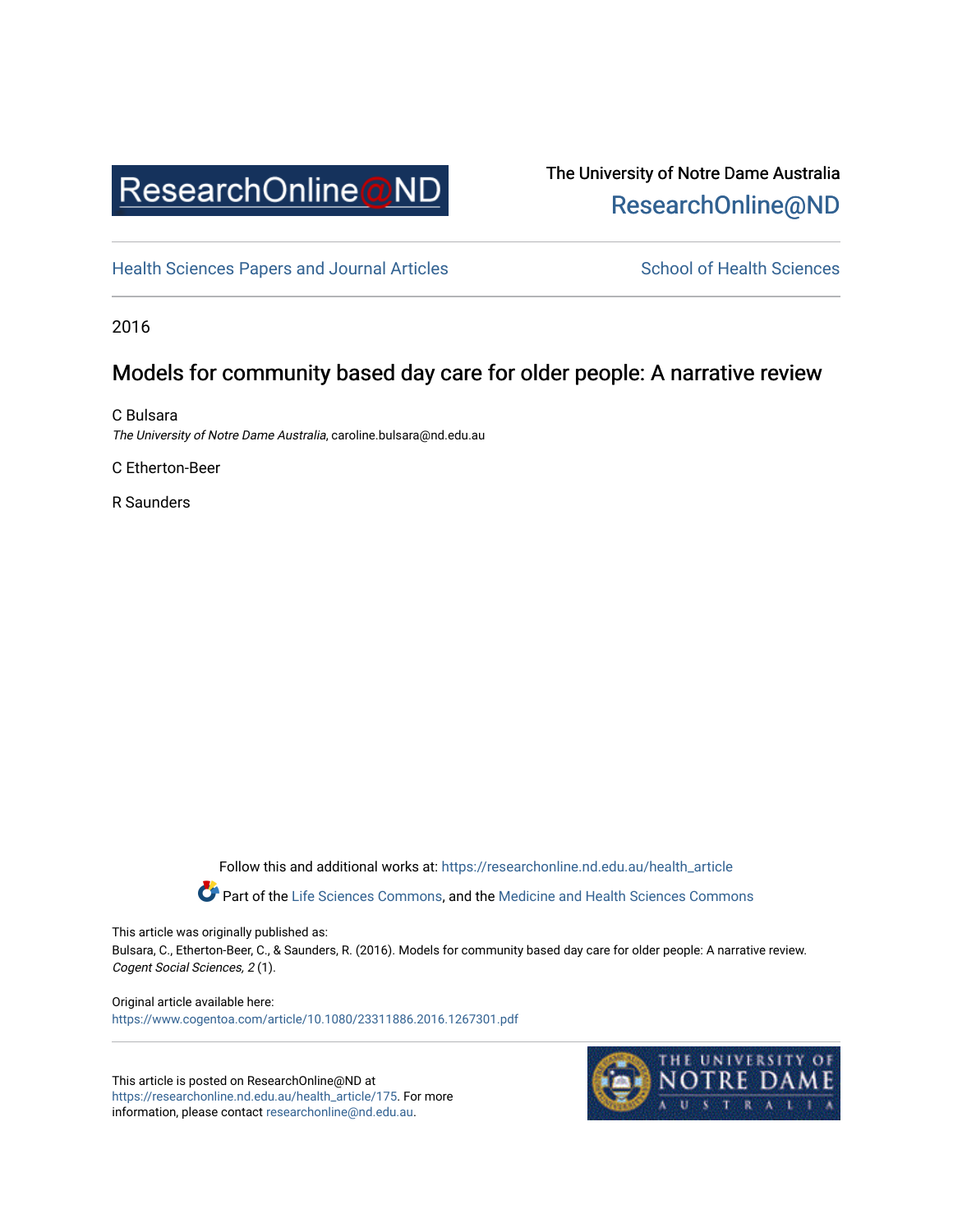This article is distributed under the terms of the Creative Commons Attribution 4.0 International (CC BY 4.0) License, which permits unrestricted use, distribution, and reproduction in any medium, provided you give appropriate credit to the original author(s) and the source, provide a link to the Creative Commons license, and indicate if changes were made.

See: <https://creativecommons.org/licenses/by/4.0/>

No changes have been made to this article which was originally published in *Cogent Social Sciences* available at: <http://dx.doi.org/10.1080/23311886.2016.1267301>

Bulsara, C., Etherton-Beer. C., and Saunders, R. (2016) Models for community based day care for older people: A narrative review. *Cogent Social Sciences, 2*(1). doi: 10.1080/23311886.2016.1267301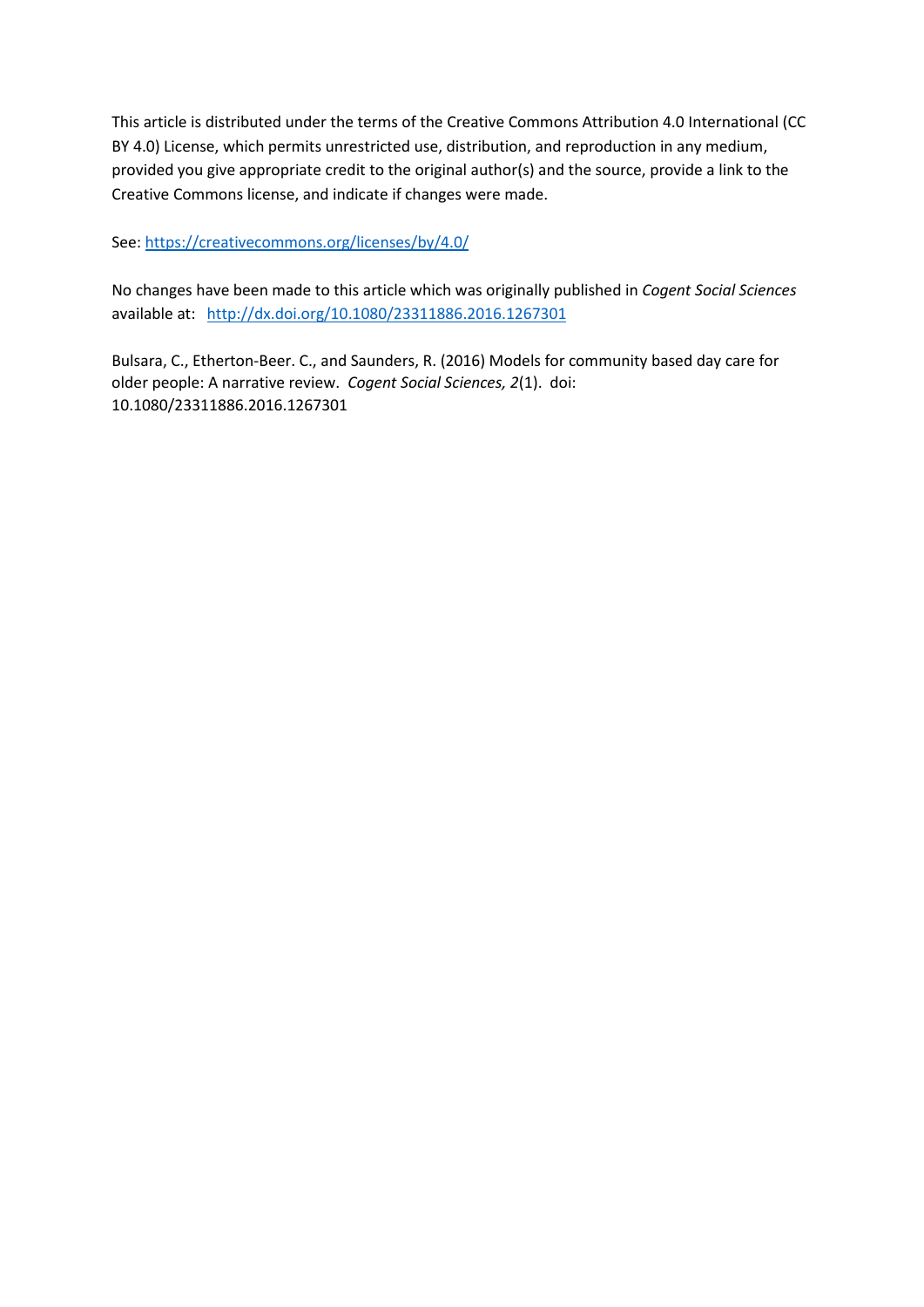

Received: 31 October 2016 Accepted: 27 November 2016 Published: 09 December 2016

<span id="page-2-0"></span>\*Corresponding author: Caroline Bulsara, School of Nursing and Midwifery, The University of Notre Dame Australia, 19 Mouat Street, P.O. Box 1225, Fremantle 6959, Western Australia, Australia E-mail: [caroline.bulsara@nd.edu.au](mailto:caroline.bulsara@nd.edu.au)

Reviewing editor: Jamie Halsall, University of Huddersfield, UK

Additional information is available at the end of the article

# **SOCIOLOGY | CRITICAL ESSAY** Models for community based day care for older people: A narrative review

<span id="page-2-1"></span>Caroline Bulsar[a1](#page-9-0)[\\*,](#page-2-0) Christopher Etherton-Beer<sup>[2](#page-9-1)</sup> and Rosemary Saunders<sup>[3](#page-9-2)</sup>

**Abstract:** *Objectives*: Older Australians are choosing to live within the community and there are a number of initiatives to enable this sector of the population to do so for longer. In an effort to ensure that they remain both physically and psychologically engaged, one initiative has been to provide community based day care (CBDC). *Method*: A narrative review was undertaken through searching MEDLINE, CINAHL Plus, Scopus and AgeInfo using keywords related to facility related, target group related and purpose/program of CBDC services. *Results*: Results indicated that there is a much research investigating different approaches but little consensus regarding the optimal delivery model thereby rendering it difficult to make a direct correlation as to the most effective CBDC. *Discussion*: The review presents an overview of the array of models providing centre based day care for older people. The challenge for future service delivery is to determine which of CBDC services are most successful in catering for the needs of older community dwelling adult or are new innovative models of CBDC required.

**Subjects: Community Planning and Planning Techniques; Aging and Health; Quality of Life; Community Health**

**Keywords: narrative review; community day care centre; older adults; wellness and elderly active ageing**

# ABOUT THE AUTHORS

Caroline Bulsara is an associate professor and research academic in the Institute for Health Research at University of Notre Dame. Her research focus is within the areas of cognitive decline, ageing and caregiver wellbeing. Rosemary Saunders is a Registered Nurse and experienced nursing academic with a research focus on older adult care, community care and interprofessional practice.

Christopher Etherton-Beer is an Associate Professor in Geriatric Medicine at the University of Western Australia, and a Geriatrician and Clinical Pharmacologist at Royal Perth Hospital.

The team are active in the research field of ageing well, provision of wellness models for older adults and those in cognitive decline along with engagement of wider community in enabling wellbeing in older adults. All authors are partners in large multicentre cognitive decline partnership grants nationally within Australia.

## PUBLIC INTEREST STATEMENT

In Australia as around the world, significantly more older people want to remain in their own home within a community for longer. However, one key issue for many older Australians is the isolation from the rest of the community. A number of models to provide community based day care (CBDC) services are purported to enable older persons to engage with the community. This paper examines some key models and further proposes some new service models to facilitate social interaction for older community dwelling adults. The challenge for future service delivery is to determine which of CBDC services are most successful in catering for the needs of older community dwelling adults and facilitating social interaction across a number of generations.

☆ cogent social

sciences





© 2016 The Author(s). This open access article is distributed under a Creative Commons Attribution (CC-BY) 4.0 license.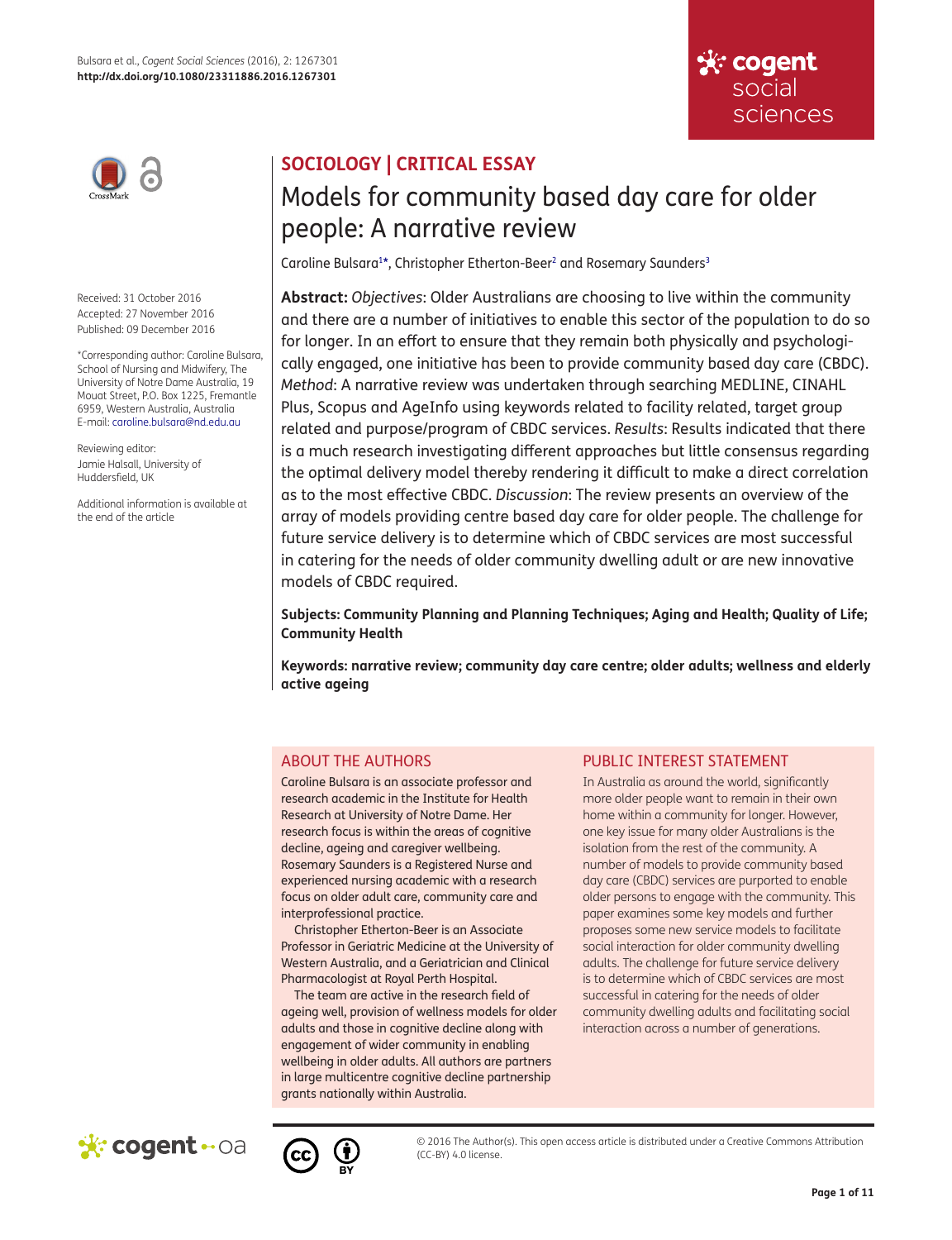#### **1. Background**

<span id="page-3-1"></span>Alongside the ageing population increase, is the fact that many older Australians are more mobile and independent of institutional care than those from previous generations (Australian Insitiute for Heath & Welfare, [2013](#page-9-3)). As such, there has been a drive in recent years by successive governments to have older Australians living in their own homes within the community for longer. Ultimately, the drive to assist older Australians to remain within their home for longer has stemmed from a person centred care approach to health whereby health care is provided to meet the individual needs of the person. One of the cornerstones of the patient centred approach is the involvement of family and friends in planning for the future in terms of health and care preferences.

<span id="page-3-9"></span><span id="page-3-7"></span>The patient centred approach to providing supportive care for older persons encompasses a number of interrelated issues. Specifically, isolation of older persons living at home, the costs and burden of care to family and health services along with provision of support to Despite the increasing range of community support services that are provided to older Australians residing within the community the issue of isolation still remains a key challenge to older persons who choose to remain in their home and also for their families (McLaughlin et al., [2011](#page-9-4); Pinquart & Sörensen, [2011\)](#page-9-5). Along with the costs of caring another key concern is the prospective isolation of older adults given the lifestyle commitments of younger family members. Regardless of the range of options currently provided for older persons to remain within their own homes and within the community, the issue of isolation still remains a key challenge for families with older relatives and for the older person themselves (Perissinotto, Cenzer, & Covinsky, [2012](#page-9-6)). To this end, there have been a number of initiatives globally focusing on a wellness and person centred care approach to address the issue of isolation and ongoing care for older members of the community who remain in their own homes (Cornwell, Laumann, & Schumm, [2008;](#page-9-7) Crowe et al., [2015](#page-9-8)).

<span id="page-3-8"></span><span id="page-3-6"></span><span id="page-3-5"></span><span id="page-3-4"></span><span id="page-3-3"></span><span id="page-3-2"></span>Initiatives such as home care services and transition care provide enabling services to ensure that older persons retain functional independence and can remain in the community for longer before being admitted to residential care. Although laudable, provision of patient and person (community) centred care initiatives such as "ageing in place" (Davey, de Joux, Nana, & Arcus, [2004\)](#page-9-9), present their own set of unique challenges from a number of perspectives such as the workforce required of both health professionals and care attendants as well as coordination in the provision of services and support (Farag, Sherrington, Ferreira, & Howard, [2013;](#page-9-10) Low, Yap, & Brodaty, [2011](#page-9-11)). A number of models of social inclusion for older adults have been successful in reducing isolation and empowering this sector of the population to retain optimal quality of life and sense of wellbeing as they age. These models focus on bringing the older community member back into the community again using a number of centre based approaches. The centres also have the added benefit of relieving carers of the burden of caring along with relieving anxieties around isolation and boredom for older family members.

This paper provides a narrative review of a number of CBDC approaches to proactively provide improved quality of life for older population members across a number of key domains (emotional, physical, social). The review addresses the benefits and potential drawbacks of various models of CBDC.

#### **2. Introduction**

<span id="page-3-0"></span>Demographic change is resulting in an increasing proportion of older Australians. According to the 2011 Census, there were 3 million people aged 65 years and older living in Australia (1.4 million men and 1.6 million women) with over half of this population aged 65–74 years. Proportionally, in 2011, older adults made up 14% of the Australian population in 2011, with women forming 15% of the total female population and older men constituting 13% of the total male population (Australian Bureau of Statistics, [2012](#page-9-12)).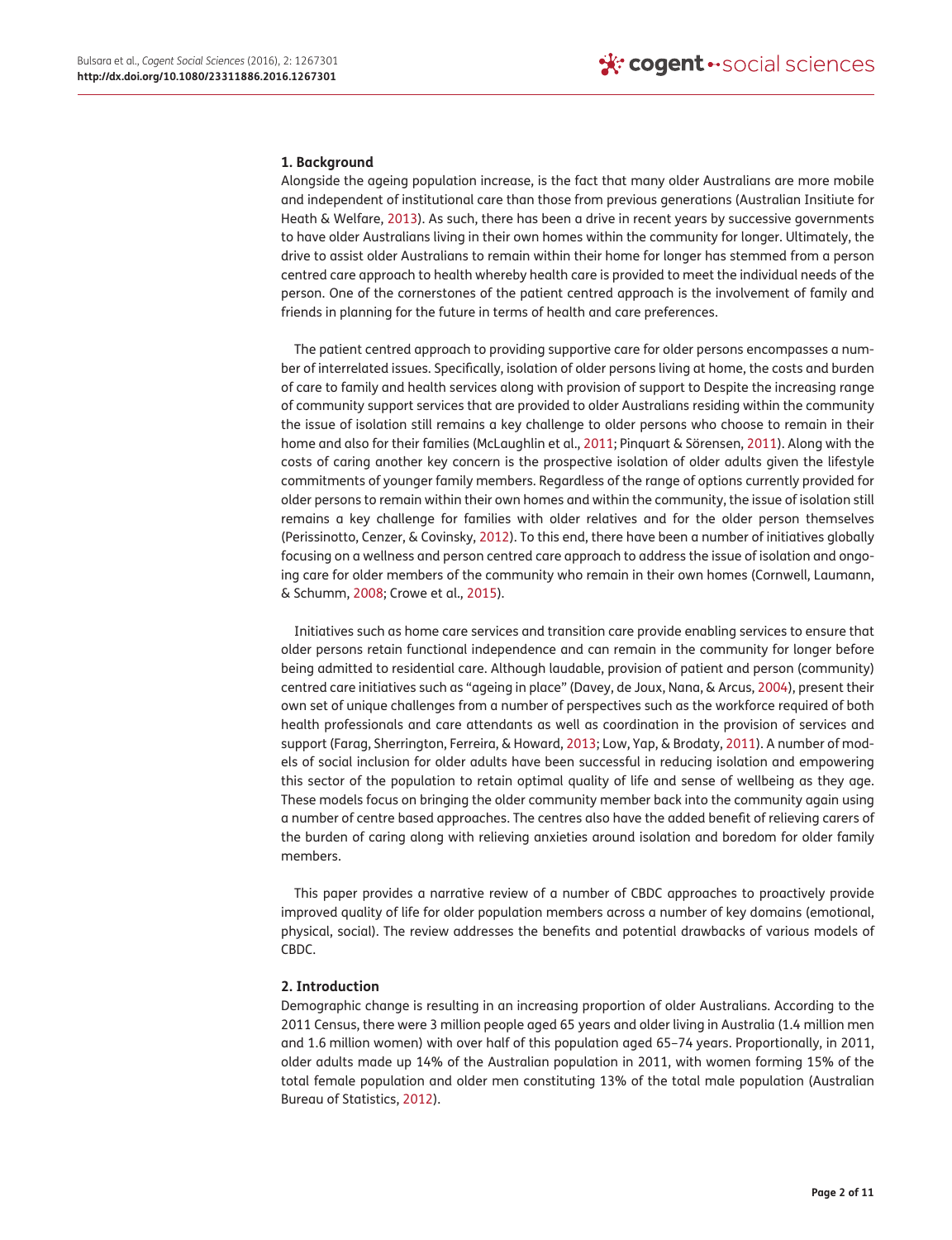In 2011 in Australia, most people aged 65 years and over lived in a private dwelling with a husband, wife or partner (56%). A quarter of older people lived alone in a private dwelling, making this the most common living arrangement after living with a partner. Almost one in five older people (19%) had a need for assistance with one or more of the core everyday activities of self-care, mobility and communication. The rate was higher for women than men (22% compared with 16%) and increased with age for both sexes. Activities that older adults were engaged with include volunteering (20%), providing childcare to children who are not their own, for example grandchildren (12%), and participation in the labour force (12%) (ABS, [2012\)](#page-9-12).

<span id="page-4-1"></span>Inconsistent terminology is used in relation to community based services for older adults. The US uses the term Senior Centre whilst in Australia and in the UK day centres, community based day care (CBDC) is often used. Stakeholders noted that there is a move away from the term CBDC, for example one large Western Australian service provider uses the term Social Centre, and also provides "Therapy Centres". Recent literature highlighted the need to "re-brand" community services for older adults (Burns, Lavoie, & Rose, [2011;](#page-9-13) Silverstein & Wang, 2015), for example the USA literature discusses moving away from the term senior which is considered potentially off-putting for a new generation of older adults. Regardless of terminology one of the driving factors for CBDC is the person (patient) centred approach to care. The person centred approach to care encompasses relationship and input of family and friends (significant others), physical and emotional health status, abilities, personal values and interests (Innes, Macpherson, & McCabe, [2006](#page-9-14)).

#### <span id="page-4-2"></span>**3. Methods**

A review of relevant academic and practice literature was facilitated through an initial search of key databases and websites. A search of key databases and websites was undertaken using specific search terms to identify relevant academic literature. The following databases were searched Medline; CINAHL Plus; Scopus and AgeInfo. Table [1](#page-4-0) shows the terms used to search the selected databases.

In addition, a number of relevant websites were reviewed. From this initial scan, a number of documents were identified to be included in the review and covered the following topics:

- Best practice/quality standards in centre based day care for older adults.
- Different models of service/care.
- Older adult's needs and preferences with respect to community based support.
- Specific programs and activities provided to older adults in the community.

<span id="page-4-0"></span>

| Table 1. Keyword source to inform literature search |                                |  |  |  |  |  |
|-----------------------------------------------------|--------------------------------|--|--|--|--|--|
| <b>Target group</b>                                 | Purpose of the service/program |  |  |  |  |  |
| Older adults                                        | Health                         |  |  |  |  |  |
| Aged                                                | Wellness                       |  |  |  |  |  |
| Elderly                                             | Active aging                   |  |  |  |  |  |
| Older people                                        | Best practice                  |  |  |  |  |  |
| Senior citizens                                     | Intergenerational practice     |  |  |  |  |  |
| Vulnerable populations                              | Social support                 |  |  |  |  |  |
| Geriatric                                           | Wellbeing                      |  |  |  |  |  |
|                                                     |                                |  |  |  |  |  |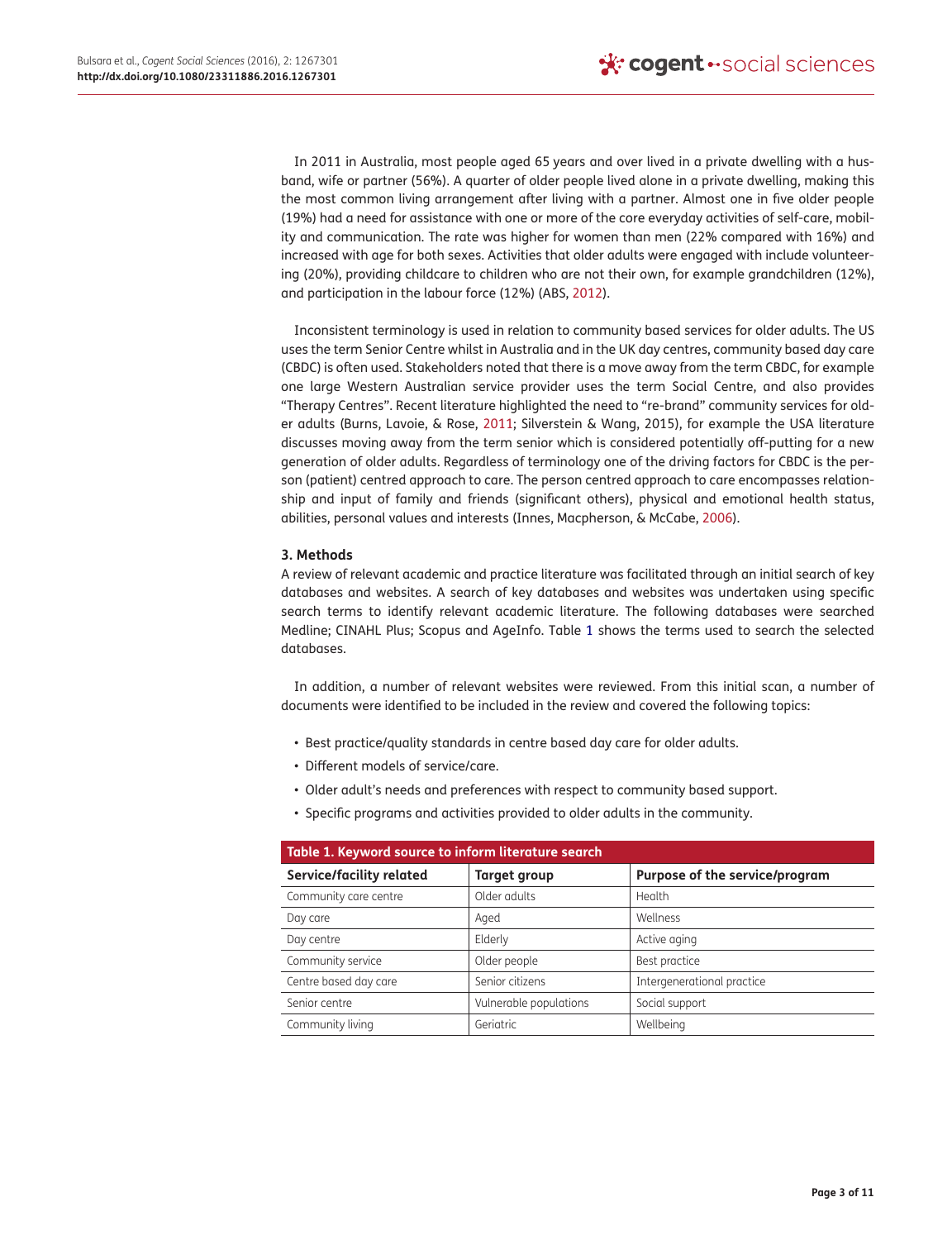#### **4. Findings**

There are two dominant standpoints currently evident within the sector that underpin the philosophy and values of CBDC. One is a person-centred care approach which, as previously noted, emphasises older adults' unique qualities, life history, personal preferences and characteristics. The second is the "active service" or "wellness" model which aims to build functional independence, quality of life and social participation, rather than dependence on services. There was also a broad distinction between services that focus on older adults' physical health and those that highlight support for their psychosocial wellbeing. Several service models were identified in the review thereby covering both modes of operating and specific services provided. Many services blend two or more aspects of the concepts described. There were varying degrees of evidence about the effectiveness of the models. The main operational issues identified within this study were having staff with the right knowledge and skills, having sufficient staff to meet the needs of the older adults using the service, having accessible and responsive opening times, and the provision of transport to and from the centre and offering food/meals. Another consideration for the CBDC service is having an environment that is functional, welcoming and comfortable. Broadly, considerations for the Centre's physical environment are having a welcoming atmosphere, adequate storage space, kitchen facilities, suitable toilet facilities and outside space of some kind.

#### **5. Conceptual and service models**

Varying service models are evident in the literature, each with somewhat different aims in terms of outcomes for older adults. A broad distinction is made between services with a focus on maintaining and improving the physical and functional health of older adults through therapeutic interventions and those which aim to improve psychosocial wellbeing through social interventions, although some combine both aims. Another objective of centre based services is to delay admission to residential care by enabling older adults to live in the community for longer.

Although the aims are clearly stated, it is a contentious issue as to whether these have been achieved and furthermore as to whether the aims remain relevant to current preferences amongst older community dwelling adults. It is recommended that, at a minimum, CBDC centres should review their goals and objectives annually. Review of successes and identification of areas for improvement.

<span id="page-5-1"></span>Dabelko and Zimmerman ([2008\)](#page-9-15) note the lack of a strong conceptual model within adult day services, connecting participant needs and services to specific outcomes, making it difficult to understand what works, for whom, in what circumstances. They proposed a conceptual model for adult day services so that the "theory of change" for a service—its aims and how it is intended to work are more clearly documented from the outset, enabling better service planning and more effective evaluation. An overview of the conceptual model is provided in Table A1.

#### **6. Philosophy and underpinning values—CBDC service**

<span id="page-5-2"></span>Another consideration is determining the underlying values and philosophy of a CBDC service. A philosophy of "person centred" care is increasingly advocated as the best way to ensure a sense of well-being for older people in care settings (Evans & Vallelly, [2007](#page-9-16)). Within this approach, the emphasis is on the individual with their unique qualities, life history, personal preferences and characteristics.

<span id="page-5-0"></span>The American National Care Forum Statement of Best Practice (Brooker, [2007\)](#page-9-17) sets out a number of key principles of person-centred dementia care, which appear relevant to the broader older adult population. These are:

- Appropriate assessment, care planning and review processes.
- Valuing communication between staff and service users.
- Enabling access to services.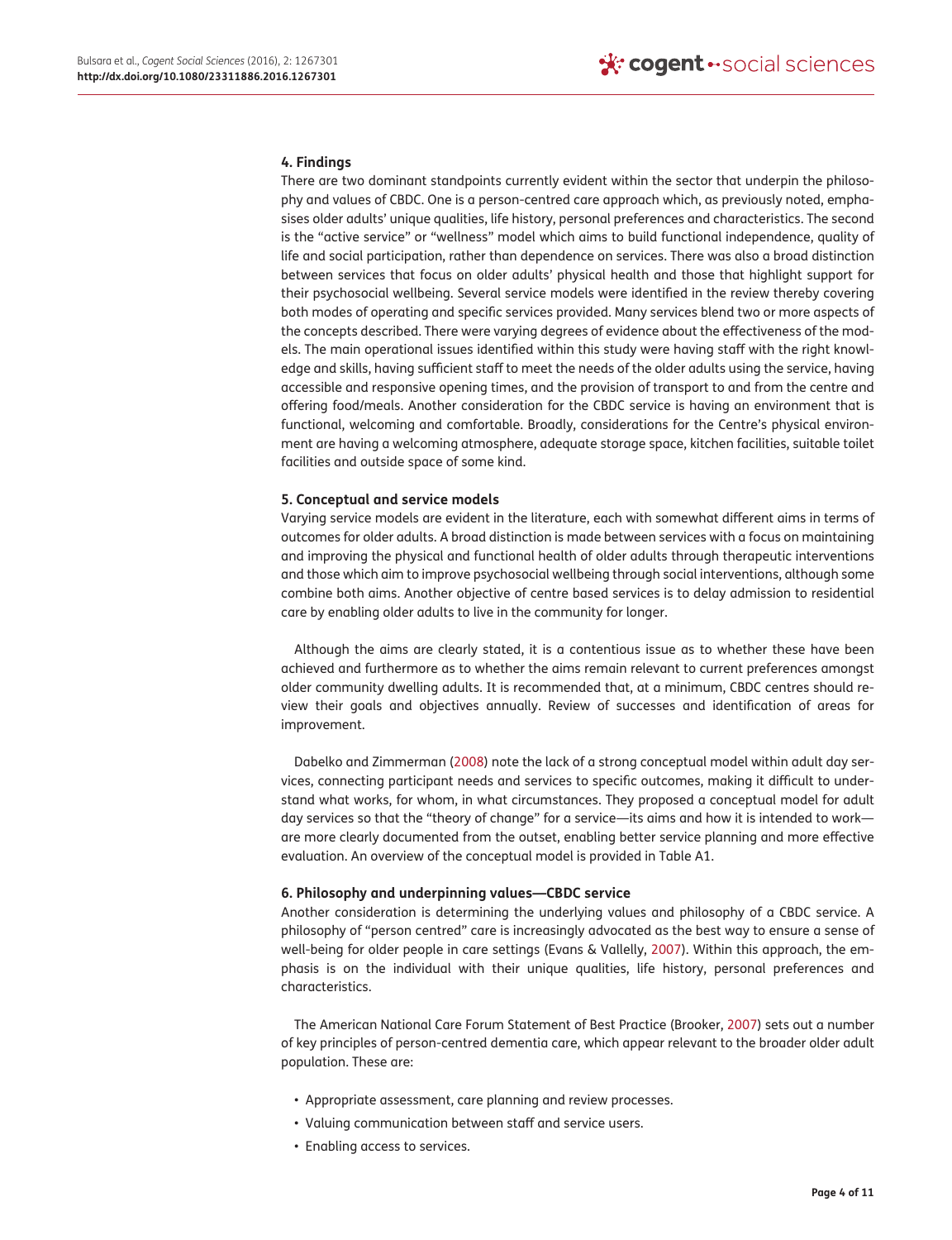- Promoting wellbeing and fulfilment in whatever way is meaningful to the individual.
- Staff support and development so that a person-centred approach can be consistently applied throughout the organisation.
- Embedding a person-centred approach in an organisation.
- Creation of a homely environment through effective design of the care setting.
- Disseminating best practice.

<span id="page-6-0"></span>Another philosophy identified in the literature is "relationship centred" care, where positive relationships in care settings enable staff to listen to older people, gain insights into individual needs and facilitate greater "voice, choice and control" (Owen & Meyer, [2012\)](#page-9-18). This study argues that, in longterm care settings, positive relationships between older people, relatives and staff and interdependence matter more than individual autonomy. The study was based in residential care homes, rather than day care settings, however the good practice areas identified appear relevant nonetheless:

- Helping older adults maintain, or regain, their sense of personal identity through staff making significant efforts to ensure they understand what is important to older people and explore how they can accommodate individual needs.
- Involving older adults in decision-making, both in relation to their own care and the running of the centre.
- Creating community and connection through supporting older adults to engage in external community activities and where others are encouraged to come into the care home to engage in meaningful activities.

A further distinction within the literature is made between the philosophy of "wellness" or "active service", which is contrasted with a "dependence" approach. This has emerged from research indicating that the traditional approach of doing things "for" older people creates dependency and needs to be replaced by one that seeks to enable them to do as much as possible for themselves. This "capacity building" approach focussing on optimising an individual's functional and psychosocial independence has been found to have positive and long reaching benefits (Community West, 2008).

<span id="page-6-1"></span>Ryburn, Wells, and Foreman [\(2008\)](#page-10-0) describes the key components of the "active service" or "wellness model" as:

- An emphasis on capacity building or restorative care to maintain or promote a client's capacity to live as independently as possible. The overall aim is to improve functional independence, quality of life and social participation.
- An emphasis on a holistic "person-centred" approach to care, which promotes clients' wellness and active participation in decisions about care.
- Provision of more timely, flexible and targeted services that are capable of maximising the client's independence.

<span id="page-6-2"></span>Another values-based theme from the literature is that of "active ageing". Conceptually, the World Health Organization's ([2002\)](#page-10-1) definition of active ageing comprises three key pillars:

- Participation: lifelong learning, paid and unpaid work.
- Health: achieving and maintaining good physical and mental health in later life.
- Safety: ensuring the "protection, safety and dignity of older people by addressing the social, financial and physical security rights and needs of people as they age".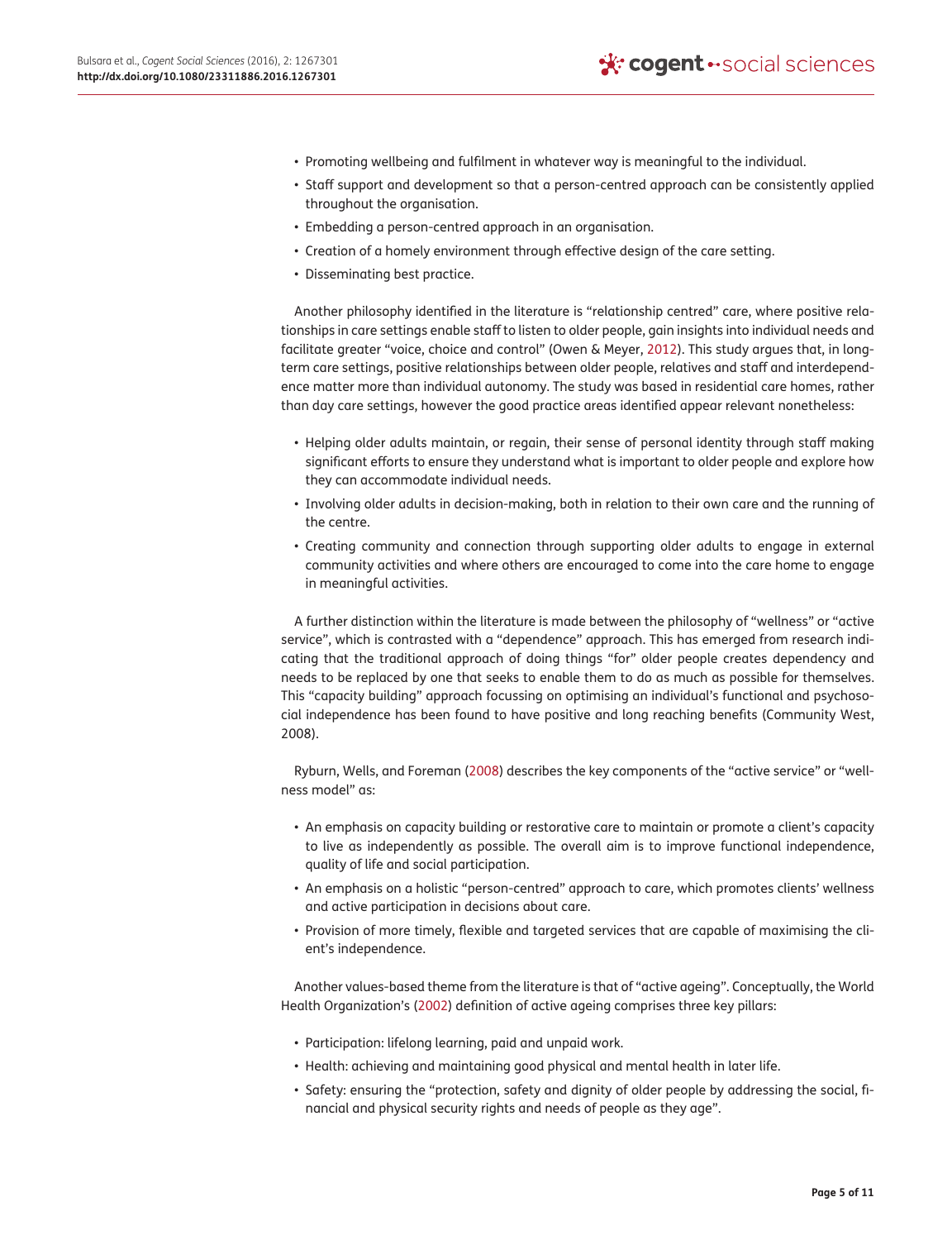<span id="page-7-3"></span><span id="page-7-1"></span>Of these, enabling participation stands out as a particularly important value. For example, an Australian survey found that participation, including participation in social activities, is central to older adults' views of what constitutes successful ageing (Buys & Miller, [2006](#page-9-19)). Research examining older adults' engagement with the University of Brighton identified a desire to make a contribution as well as passively receiving services, for example through involvement in research on issues affecting older adults and mentoring young students (Moore & Hodgson, [2008](#page-9-20)). Further, research shows that older adults who volunteer report higher levels of well-being, as the self-help and transformative mechanisms inherent in volunteering provide opportunities for older adults to sustain their selfesteem and sense of well-being (Evans & Vallelly, [2007](#page-9-16)).

#### **7. Service model for CBDC**

Another consideration is the specifics of the service model and whether a certain theme or focus will be adopted. As noted, there is a broad distinction between "social" and "health" service models within the literature, albeit with some blurring of this boundary. However this scoping study found a considerable number of service models in play and the sector in a period of considerable change and innovation as it seeks to meet the needs of a new generation of "baby boomers" who have different expectations and preferences from those in previous generations. Within this context the need to re-brand and reposition senior centres - including the development of "virtual" centres—and develop creative programming was mentioned both in the literature and by stakeholders—including the potential abandonment of the term "senior centres" (Aday, [2003](#page-9-21); Moore & Hodgson, [2008;](#page-9-20) Pardasani, Sporre, & Thompson, [2009](#page-9-22)).

<span id="page-7-4"></span><span id="page-7-2"></span><span id="page-7-0"></span>Beyond the "social" and "health" typology, a number of more detailed classifications of adult day services have been developed. For example, Conrad, Hughes, Hanrahan, and Wang ([1993\)](#page-9-23) developed a typology of six classes of day centre:

- Alzheimer's family care.
- Rehabilitation.
- High-intensity clinical/social.
- Moderate-intensity clinical/social.
- General purpose.
- Low-intensity (e.g. senior centres).

<span id="page-7-5"></span>A Canadian study (Richard et al., [2008\)](#page-10-2) found that senior centres typically provided three types of intervention strategies, namely "awareness raising/education", "physical activity" and "social activities". The health themes most frequently covered at these centres were health habits (mostly linked to physical activity), social issues, multi-theme initiatives, mental health and physical health covering falls/injuries, Parkinson's disease and flu/pneumonia infections. The authors note that there is scope to broaden the physical health focus to include hypertension, heart disease and arthritis.

More recent research has been undertaken in the USA to identify new senior centre models on behalf of the National Institute of Senior Centres (Pardasani et al., [2009](#page-9-22)). This study identified eight broad service classifications (Table A2 in Appendix [A](#page-10-3)), with centres sometimes blending different elements in their service delivery. Some of the areas identified relate to the operational approach taken and others to the specific of services provided. A number of benefits to each model are identified, however it is important to note that this is a practice based survey rather than an academic study. Costs of CBDC service to users is another important consideration. A literature review by Pardasani et al. ([2009\)](#page-9-22) notes that studies have consistently shown that senior centre users have lower incomes and levels of education than the current generation of "baby boomers".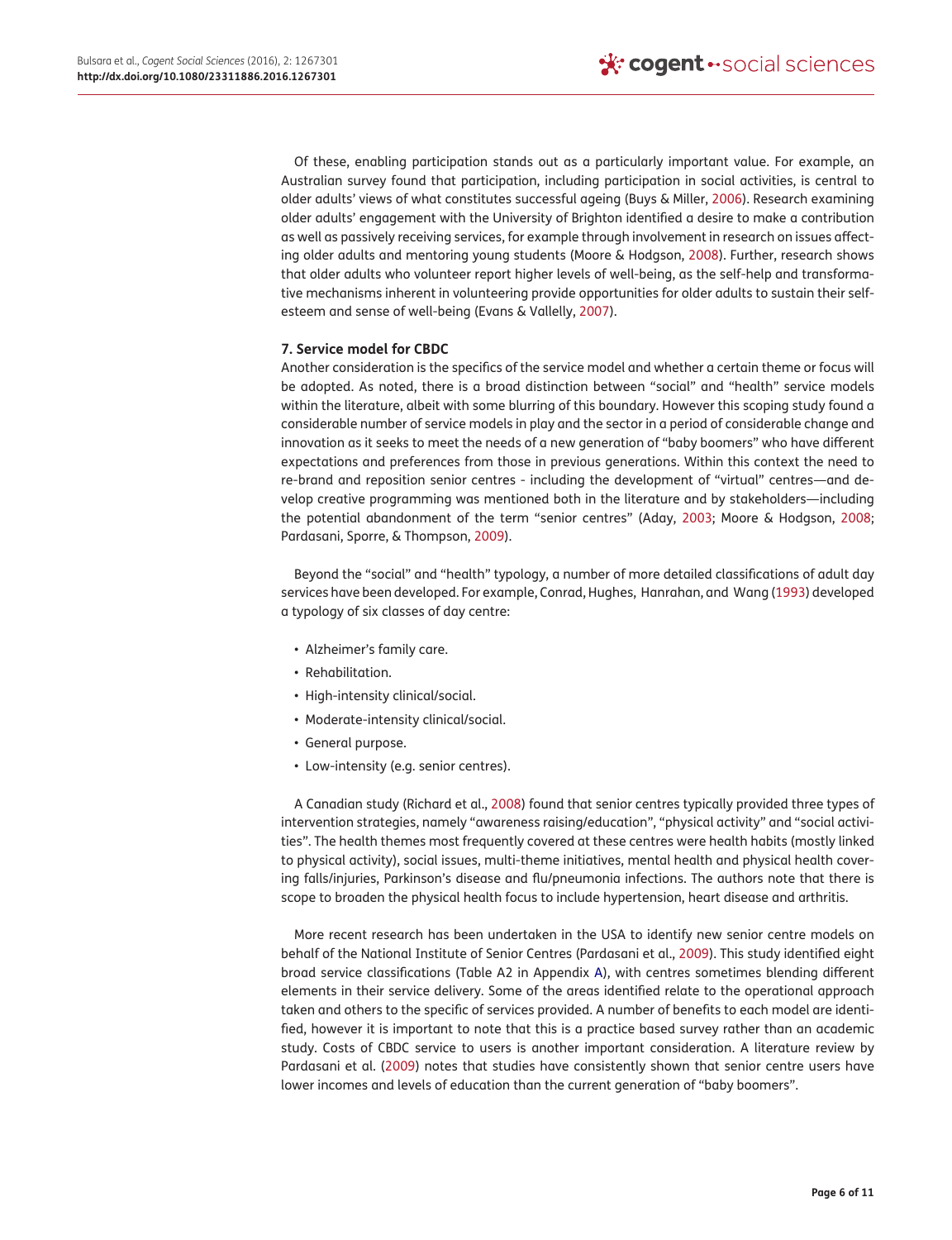#### **8. Populating a centre based day care model**

<span id="page-8-0"></span>A key issue in developing an appropriate conceptual and service model is understanding the primary target market for the proposed CBDC service so that a service which meets their needs and preferences can be provided. Providing services of relevance to client's needs and engaging clients with service planning has been identified as a key best practice feature of CBDC (Home and Community Care, [2007;](#page-9-24) Pardasani et al., [2009](#page-9-22)). A clear theme within the literature is the importance of considering older adults as a diverse population with a range of needs, preferences and interests, rather than a homogenous group (Pardasani et al., [2009](#page-9-22)). Target market considerations include gender, generation/age, health/support needs, cultural and ethnic heritage, and socio-economic background.

<span id="page-8-2"></span>Turner [\(2004\)](#page-10-4) and Pardasani et al. ([2009](#page-9-22)) both found that the majority of senior centre participants tend to be female consumers older than 75 and that participation wanes as frailty increases

#### **9. Meeting support needs through CBDC**

<span id="page-8-3"></span>Weissert et al. [\(1989](#page-10-5)) found in a study on models of adult day care assessed the case mix of these two different groups and found that the more "socially" oriented day centres had a markedly smaller proportion of older adults requiring high levels of physical support. Another distinction relates to participants' level of cognitive ability, for example services solely dedicated to older adults with dementia and those providing separate "dementia days" to cater to the specific needs of this client group. The support needs of participants clearly has implications for staffing levels and the physical environment which are discussed later.

Another dimension to consider within the target market is participants' cultural and ethnic background, which adds another level of complexity to providing appropriate services. Barriers to accessing services amongst people from culturally and linguistically diverse background (CALD), as well as indigenous groups such as Aboriginal and Torres Strait Islanders (ATSI) in Australia include language and cultural differences, lack of culturally appropriate services, lack of access to income sources and resources, cultural insensitivity, discrimination and racism (Home and Community Care, Department of Health, [2007](#page-9-24)). However it is important not to view older adults from different cultural and ethnic backgrounds as a homogenous group. A review of literature regarding the delivery of community aged care services to people from CALD backgrounds noted that the needs of such older people are dynamic and diverse (Radermacher, Feldman, & Browning, [2009](#page-10-6)). The report recommends that services avoid a single model of service delivery, with ethno-specific services being a vital component of a responsive and effective aged care system. Examples from practice include celebrations of culturally specific days, cooking culturally specific food, international films and speakers from culturally specific groups. In Australia for ATSI clients, examples include elder storytelling, bush day, cooking Aboriginal food and visits to other Aboriginal groups (Home and Community Care, Department of Health, [2007\)](#page-9-24).

<span id="page-8-1"></span>Engaging older adults from culturally and ethnically diverse backgrounds also has issues for staffing and organisational costs, such as the employment of bilingual/bicultural staff and the provision of cultural awareness training. Pardasani et al. ([2009](#page-9-22)) note that research has shown that the availability of an ethnically diverse staff increases the likelihood of diverse programming and the level of participation among the minority elderly. Table A2 provides an overview of the key models and their core beliefs and practices.

#### **10. Discussion and conclusion**

Collaboration is identified as one of the key characteristics of cutting-edge senior centres (Pardasani et al., [2009](#page-9-22)). Strategic partnerships between senior centres and all sectors of the community including organisations such as universities, colleges, high schools, local government and social service agencies, businesses, hospitals, healthcare providers are considered integral to their sustainability. Pardasani et al. [\(2009](#page-9-22)) note that such partnerships support senior centres becoming viewed as community focal points and viable, legitimate community services. Further benefits to working in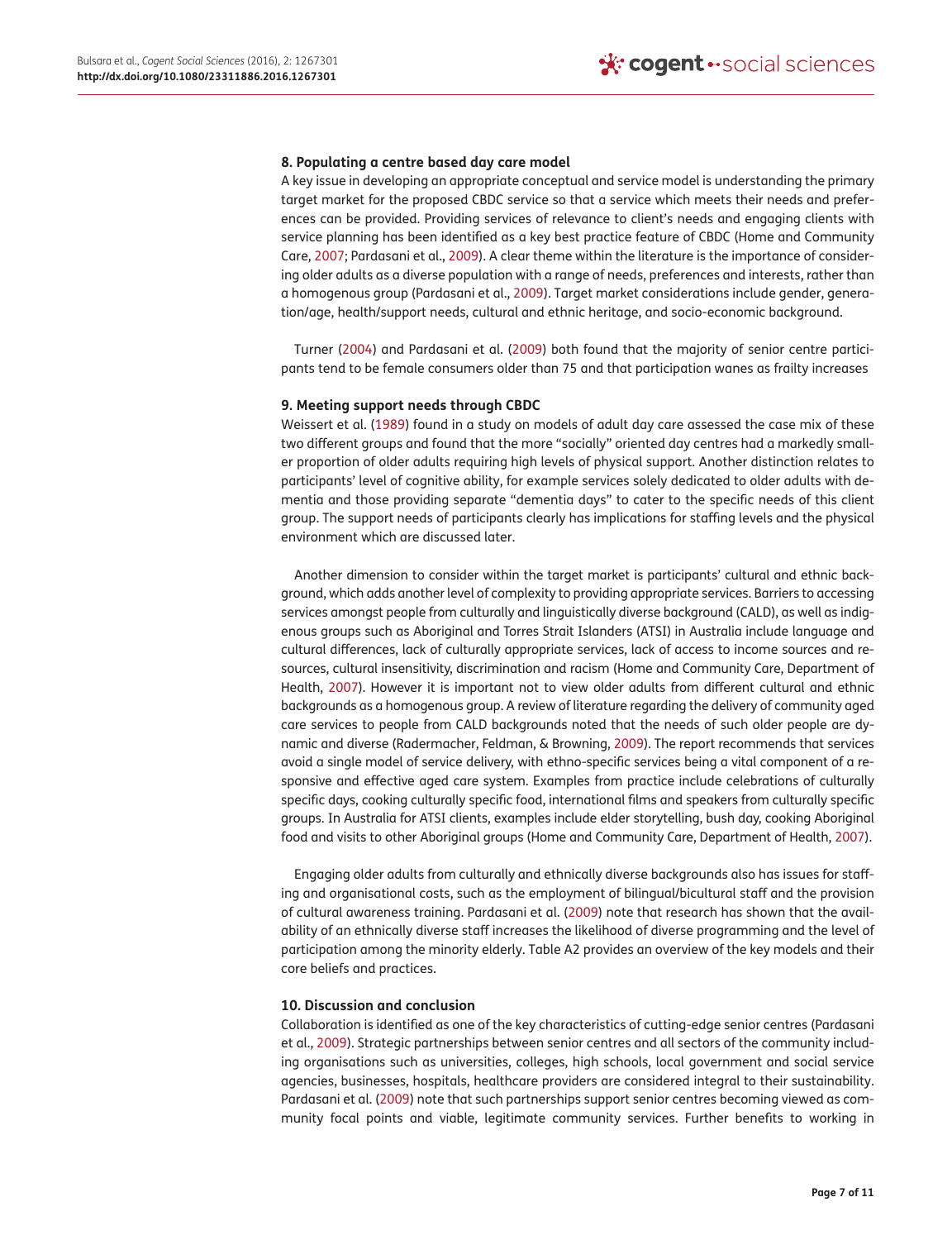collaboration include enabling senior centres to expand their reach, enhance their influence and offer a broader cross-section of services and programs to their target market.

The area of community based care for older adults is in a phase of considerable change and innovation, as services seek to become more responsive to the needs of older adults. The importance of flexibility in the provision of services to older adults appears to be key, signalling a move away from traditional, fixed centres. Consideration also needs to be given to organisational partnerships that will support the development and delivery of the CBDC service.

#### **Acknowledgements**

The authors would like to acknowledge the input and efforts of Ms. Karen Miller during the project.

#### **Funding**

The authors received no direct funding for this research.

#### **Author details**

Caroline Bulsar[a1](#page-2-1)

E-mail: [caroline.bulsara@nd.edu.au](mailto:caroline.bulsara@nd.edu.au) Christopher Etherton-Bee[r2](#page-2-1) E-mail: [christopher.etherton-beer@uwa.edu.au](mailto:christopher.etherton-beer@uwa.edu.au)

Rosemary Saunders<sup>[3](#page-2-1)</sup>

E-mail: [rosemary.saunders@ecu.edu.au](mailto:rosemary.saunders@ecu.edu.au)

- <span id="page-9-0"></span><sup>1</sup> School of Nursing and Midwifery, The University of Notre Dame Australia, 19 Mouat Street, P.O. Box 1225, Fremantle 6959, Western Australia, Australia.
- <span id="page-9-2"></span><span id="page-9-1"></span><sup>2</sup> School of Medicine and Pharmacology Royal Perth Hospital Unit, The University of Western Australia, Perth, Australia. <sup>3</sup> School of Nursing and Midwifery, Edith Cowan University, Perth, Australia.

#### **Citation information**

Cite this article as: Models for community based day care for older people: A narrative review, Caroline Bulsara, Christopher Etherton-Beer & Rosemary Saunders, *Cogent Social Sciences* (2016), 2: 1267301.

#### **References**

- <span id="page-9-21"></span>Aday, R. H. [\(2003\)](#page-7-0). The evolving role of senior centers in the 21st century. In *Baby boomers at the gate* (pp. 69–79). Washington, DC: Government Printing Office.
- <span id="page-9-12"></span>Australian Bureau of Statistics. [\(2012](#page-3-0)). Reflecting a nation: Stories from the 2011 census, 2012–2013. Canberra. Retrieved from [http://www.abs.gov.au/ausstats/abs@.nsf/](http://www.abs.gov.au/ausstats/abs@.nsf/Lookup/2071.0main+features602012-2013) [Lookup/2071.0main+features602012-2013](http://www.abs.gov.au/ausstats/abs@.nsf/Lookup/2071.0main+features602012-2013)
- <span id="page-9-3"></span>Australian Insitiute for Heath & Welfare. ([2013\)](#page-3-1). *The desire to age in place among older Australians*. AIHW bulletin No. 114. Cat. No. AUS 169. Canberra: Author.
- <span id="page-9-17"></span>Brooker, D. [\(2007\)](#page-5-0). *Person-centred dementia care: making services better*. London: Jessica Kingsley.
- <span id="page-9-13"></span>Burns, V. F., Lavoie, J.-P., & Rose, D. ([2011\)](#page-4-1). Revisiting the role of neighbourhood change in social exclusion and inclusion of older people. *Journal of Aging Research, 2012*. doi:[10.1155/2012/148287](http://dx.doi.org/10.1155/2012/148287). Retrieved October 13, 2011, from Epub
- <span id="page-9-19"></span>Buys, I., & Miller, E. ([2006\)](#page-7-1). *The meaning of "active ageing" to older Australians: Exploring the relative importance of health, participation and security*. Paper presented at the 39th Australian Association of Gerontology Conference, Sydney, HACC, Australia.
- CommunityWest. (2008). *The wellness approach to community homecare* (Home and Community Care services report). Melbourne: Home and Community Care.
- <span id="page-9-23"></span>Conrad, K. J., Hughes, S. L., Hanrahan, P., & Wang, S. [\(1993](#page-7-2)). Classification of adult day care: a cluster analysis of services and activities. *Journal of gerontology, 48*, S112–S122.
- <span id="page-9-7"></span>Cornwell, B., Laumann, J. A., & Schumm, L. P. ([2008\)](#page-3-2). Outcomes of adult day services for participants: A conceptual model. *American Sociological Review, 73*, 185–203. doi:[10.1177/000312240807300201](http://dx.doi.org/10.1177/000312240807300201)
- <span id="page-9-8"></span>Crowe, L., Quinn, V., Chenoweth, L., Kularatna, S., Boddy, J., & Wheeler, A. J. [\(2015](#page-3-3)). Advance care planning for older Australians living in the community. *The Impact of a Group Education Session, 5*. doi:[10.1177/2158244015593117](http://dx.doi.org/10.1177/2158244015593117)
- <span id="page-9-15"></span>Dabelko, H., & Zimmerman, A. [\(2008\)](#page-5-1). Outcomes of adult day services for participants: A conceptual model. *Journal of Applied Gerontology, 27*, 78–92[.](http://dx.doi.org/10.1177/0733464807307338) <http://dx.doi.org/10.1177/0733464807307338>
- <span id="page-9-9"></span>Davey, J. A., de Joux, V., Nana, G., & Arcus, M. ([2004\)](#page-3-4). *Accommodation options for older people in Aotearoa/New*
- *Zealand*. Christchurch: Centre for Housing Research Christchurch.
- <span id="page-9-16"></span>Evans, S., & Vallelly, S. [\(2007](#page-5-2)). *Social well-being in extra care housing*. York: Joseph Rowntree Foundation York.
- <span id="page-9-10"></span>Farag, I., Sherrington, C., Ferreira, M., & Howard, K. [\(2013](#page-3-5)). A systematic review of the unit costs of allied health and community services used by older p[e](http://dx.doi.org/10.1186/1472-6963-13-69)ople in Australia. *BMC Health Services Research, 13*, 1. <http://dx.doi.org/10.1186/1472-6963-13-69>
- <span id="page-9-24"></span>Home and Community Care, Department of Health. [\(2007](#page-8-0)). *Western Australia home and community care: Centre based day care: Aged care policy directorate*. Perth: WA HACC.
- <span id="page-9-14"></span>Innes, A., Macpherson, S., & McCabe, L. [\(2006](#page-4-2)). *Promoting person-centred care at the front line*. York: Joseph Rowntree Foundation York.
- <span id="page-9-11"></span>Low, L.-F., Yap, M., & Brodaty, H. ([2011](#page-3-6)). A systematic review of different models of home and community care services for older persons. *BMC Health Services Research, 11*, 93. doi:[10.1186/1472-6963-11-93](http://dx.doi.org/10.1186/1472-6963-11-93)
- <span id="page-9-4"></span>McLaughlin, D., Hasson, F., Kernohan, W. G., Waldron, M., McLaughlin, M., Cochrane, B., & Chambers, H. [\(2011](#page-3-7)). Living and coping with Parkinson's disease: Perceptions of informal carers. *Palliative Medicine, 25*, 177–182[.](http://dx.doi.org/10.1177/0269216310385604) <http://dx.doi.org/10.1177/0269216310385604>
- <span id="page-9-20"></span>Moore, A., & Hodgson, L. [\(2008](#page-7-3)). *Activity Buddies: Improving quality of life for older people*. Brighton: University of Brighton.
- <span id="page-9-18"></span>Owen, T., & Meyer, J. [\(2012](#page-6-0)). *Promoting voice, choice and control for older people living in care homes*. Joseph Rowntree Foundation. Retrieved August 1, from, [www.jrf.](http://www.jrf.org.uk) [org.uk](http://www.jrf.org.uk)
- <span id="page-9-22"></span>Pardasani, M., Sporre, K., & Thompson, P. ([2009\)](#page-7-4). *New models taskforce: Final report*. Washington, DC: National Institute of Senior Centers, National Council on Aging. Retrieved March 1, 2009
- <span id="page-9-6"></span>Perissinotto, C. M., Cenzer, I. S., & Covinsky, K. E. [\(2012](#page-3-8)). Loneliness in older persons: A predictor of functional decline and death. *Archives of Internal Medicine, 172*, 1078–1084.
- <span id="page-9-5"></span>Pinquart, M., & Sörensen, S. [\(2011](#page-3-9)). Spouses, adult children, and children-in-law as caregivers of older adults: A metaanalytic comparison. *Psychology and Aging, 26*(1), 1[.](http://dx.doi.org/10.1037/a0021863) <http://dx.doi.org/10.1037/a0021863>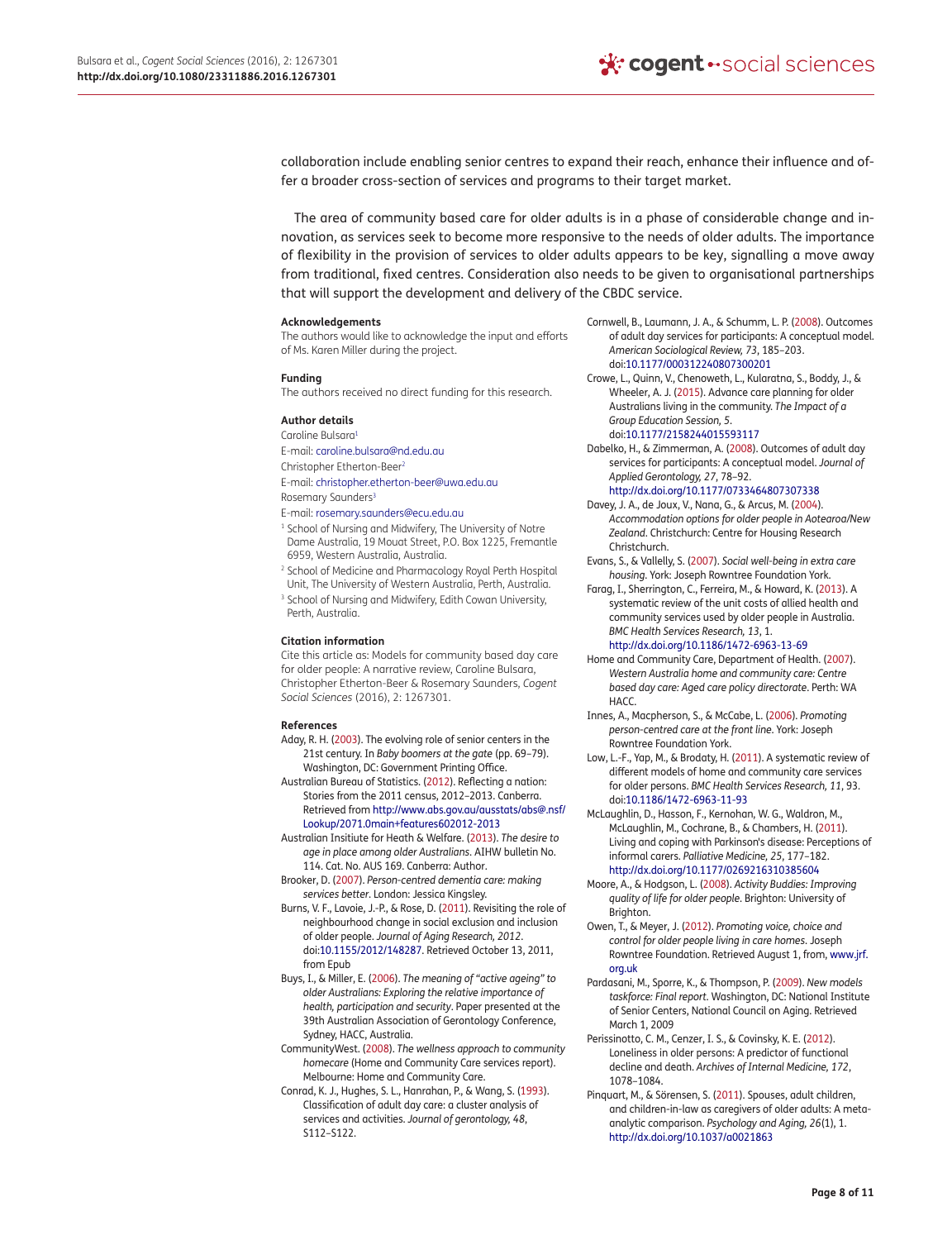<span id="page-10-6"></span>Radermacher, H., Feldman, S., & Browning, C. [\(2009](#page-8-1)). Mainstream versus ethno-specific community aged care services: It's not a[n](http://dx.doi.org/10.1111/aja.2009.28.issue-2) 'either or'. *Australasian Journal on Ageing, 28*, 58–63.

#### <http://dx.doi.org/10.1111/aja.2009.28.issue-2>

<span id="page-10-2"></span>Richard, L., Gauvin, L., Gosselin, C., Ducharme, F., Sapinski, J.-P., & Trudel, M. ([2008\)](#page-7-5). Integrating the ecological approach in health promotion for older adults: A survey of programs aimed at elder abuse prevention, falls prevention, and appropriate medication [u](http://dx.doi.org/10.1007/s00038-007-6099-5)se. *International Journal of Public Health, 53*, 46–56.

<http://dx.doi.org/10.1007/s00038-007-6099-5>

<span id="page-10-0"></span>Ryburn, B., Wells, Y., & Foreman, P. [\(2008](#page-6-1)). *The active service model: A conceptual and empirical review of recent Australian and International literature (1996–2007)*. Melbourne: Australian Institute for Primary Care, La Trobe University. Retrieved from [www.latrobe.edu.au/aipc](http://www.latrobe.edu.au/aipc)

- Silverstein, M., & Wang, R. (2015). *Does familism inhibit demand for long-term care? Public policy implications of growing ethnic diversity in the United States*. *Public Policy & Aging Report,* prv016.
- <span id="page-10-4"></span>Turner, K. ([2004\)](#page-8-2). Senior citizens centers: What they offer, who participates, and what [t](http://dx.doi.org/10.1300/J083v43n01_04)hey gain. *Journal of Gerontological Social Work, 43*, 37–47.

[http://dx.doi.org/10.1300/J083v43n01\\_04](http://dx.doi.org/10.1300/J083v43n01_04)

<span id="page-10-5"></span>Weissert, W. G., Elston, J. M., Bolda, E. J., Cready, C. M., Zelman, W. N., Sloane, P. D., … Koch, G. G. [\(1989](#page-8-3)). Models of adult day care: Findings from a n[a](http://dx.doi.org/10.1093/geront/29.5.640)tional survey. *The Gerontologist, 29*, 640–649.

<http://dx.doi.org/10.1093/geront/29.5.640>

<span id="page-10-1"></span>World Health Organization. ([2002\)](#page-6-2). *Active ageing: A policy framework*. Retrieved from [http://apps.who.int/iris/](http://apps.who.int/iris/bitstream/10665/67215/1/WHO_NMH_NPH_02.8.pdf) [bitstream/10665/67215/1/WHO\\_NMH\\_NPH\\_02.8.pdf](http://apps.who.int/iris/bitstream/10665/67215/1/WHO_NMH_NPH_02.8.pdf)

## <span id="page-10-3"></span>**Appendix A**

Table A1. Conceptual model for adult day services

| <b>Needs</b>                                      | Service elements                                                              | <b>Proximal outcomes</b>                                                  | Distal outcomes                                                                          |
|---------------------------------------------------|-------------------------------------------------------------------------------|---------------------------------------------------------------------------|------------------------------------------------------------------------------------------|
| Psychosocial<br>domain of<br>influence            | Activities                                                                    | Maximising independence/<br>control                                       | Emotional well-being (reduced<br>depression and anxiety)                                 |
|                                                   | Relationships with staff and<br>other clients                                 | Personal growth                                                           |                                                                                          |
|                                                   | Helping roles for the program<br>and other clients                            | Positive relationships with<br>others                                     |                                                                                          |
|                                                   | Social work services<br>(advocacy, care manage-<br>ment, crisis intervention) | Increased sense of purpose<br>in life                                     |                                                                                          |
|                                                   |                                                                               | Increased sense of<br>self-acceptance                                     |                                                                                          |
| Physical<br>functioning<br>domain of<br>influence | Rehabilitation therapy                                                        | Less assistance needed<br>with activities of daily living                 | Physical well-being (lower health<br>care utilisations and positive<br>perceived health) |
|                                                   | Personal assistance                                                           | Less assistance needed<br>with instrumental activities<br>of daily living |                                                                                          |
|                                                   | Medical services (podiatry,<br>dental services, ophthalmol-<br>ogy, etc.)     | Reduced nutritional risk                                                  |                                                                                          |
|                                                   | Nursing services (tube<br>feeding, wound care, etc.)                          |                                                                           |                                                                                          |
|                                                   | Nutritional services                                                          |                                                                           |                                                                                          |

Source: Dabelko and Zimmerman ([2008](#page-9-15), p. 85).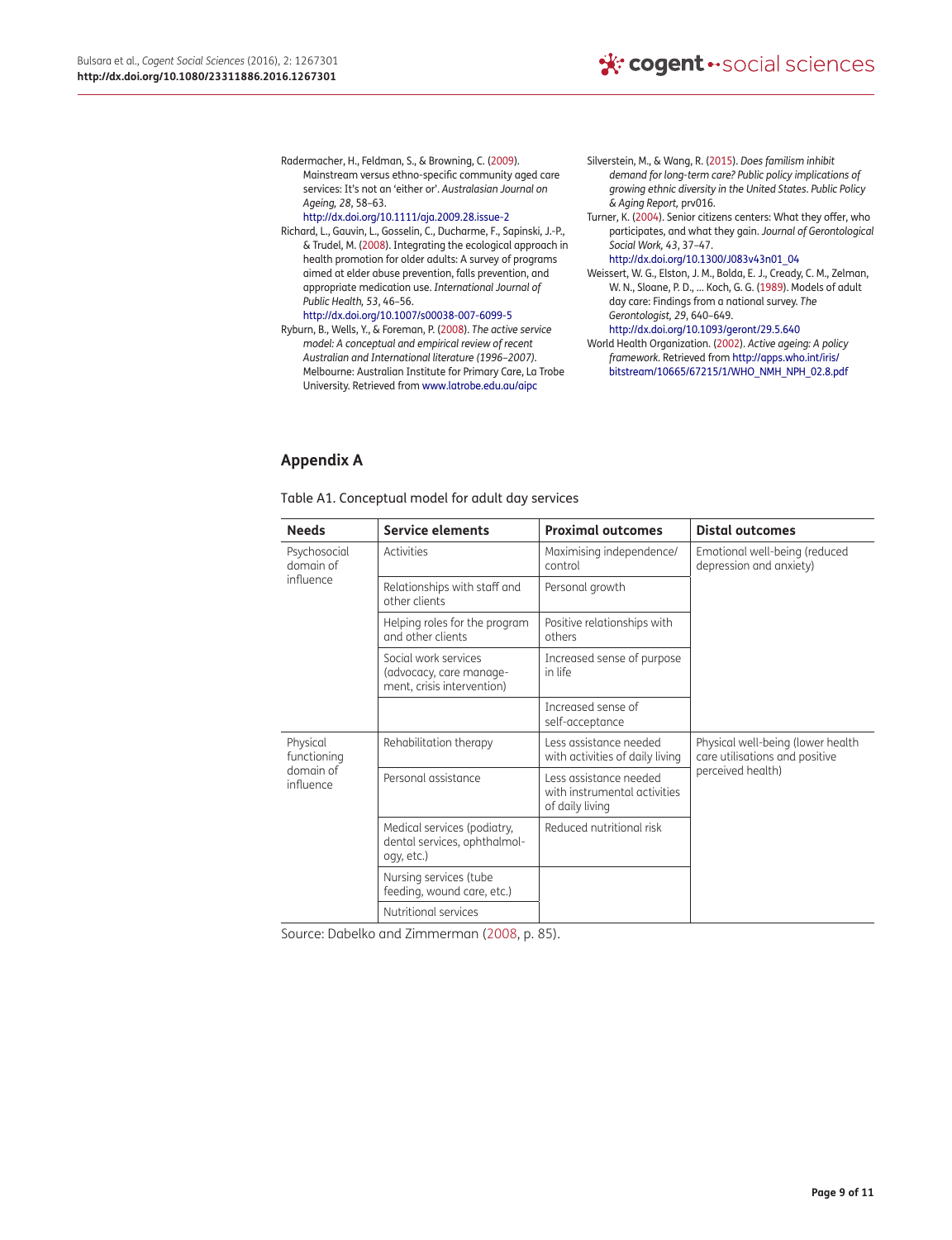### Table A2. Service model types

| <b>Type of</b><br>model              | <b>Features</b>                                                                                                                                                                 | <b>Benefits</b>                                                                                                                                                             | Applicability to university<br>priorities                                                                               |
|--------------------------------------|---------------------------------------------------------------------------------------------------------------------------------------------------------------------------------|-----------------------------------------------------------------------------------------------------------------------------------------------------------------------------|-------------------------------------------------------------------------------------------------------------------------|
| Centre of<br>excellence              | Adherence to high quality<br>standards and promotion of<br>continuous improvement                                                                                               | Additional features are<br>and the promotion of best<br>practice, adaptability, and<br>strategic management                                                                 | Directors with higher education<br>and/or management certificates-<br>university based research and<br>student learning |
| Community<br>centre                  | Diverse and comprehensive<br>programming offered at multiple<br>sites through partnerships with<br>(e.g.) libraries, schools, universi-<br>ties, art galleries                  | Intergenerational program<br>opportunities, integrated<br>leisure activities, an<br>inclusive approach, serving<br>a large segment of<br>population                         | Not directly evident                                                                                                    |
| Wellness<br>centre                   | Use of evidence-based health<br>promotion models and steady<br>participation in health-related<br>research protocols                                                            | Coordination with<br>healthcare professionals,<br>universities, research<br>institutions and pharma-<br>ceutical companies                                                  | Consistent use of evaluation tools<br>and significant collaborations, for<br>example with local universities            |
| Lifelong<br>learning/<br>arts centre | Activities offered at multiple sites<br>focussing on intellectual<br>stimulation, personal growth and<br>enhanced quality of life                                               | Benefits of this model are:<br>more (and new) seniors<br>access services because of<br>off-site location:<br>stimulating brain-fitness<br>program helps keep minds<br>alert | Not directly evident                                                                                                    |
| Continuum<br>of care                 | Serving as a conduit to<br>incremental care for community-<br>based seniors and promoting<br>independent living                                                                 | Introducing community<br>members and seniors to<br>the senior centre; creating<br>a foundation for a<br>continuum of care                                                   | Not directly evident                                                                                                    |
| Next<br>chapter                      | Enable older adults to clarify<br>goals for the next stage in their<br>life, link them with resources and<br>develop practical plans of action                                  | Benefits of this approach<br>are: seniors feel a sense of<br>purpose, productivity,<br>vitality and improved<br>physical and mental<br>health                               | Older adults are regarded as assets<br>with an "experience dividend" for<br>communities                                 |
| Entrepre-<br>neurial                 | A focus on philanthropic rather<br>than public funding. Use of<br>strategic management tools for<br>continuous improvement                                                      | Benefits of this approach<br>are: increased control over<br>funding; greater<br>independence through<br>self-sufficiency; increased<br>sense of ownership                   | Not directly evident                                                                                                    |
| Café                                 | Retail based approach to<br>programs. The café is the centre<br>piece. Programs that are offered<br>in addition to café at various sites                                        | Benefits of this approach<br>are: improve quality of life,<br>provides/promotes good<br>nutrition; social connec-<br>tions stave off cognitive<br>decline                   | Smaller, neighbourhood-based<br>focus                                                                                   |
| Community<br>connector               | To enable older adults to connect<br>with networks which already exist<br>in their local communities. A<br>partnership between a number of<br>aged care and disability services | Staff and volunteers in the<br>community connector role<br>to empower the individual<br>to be part of the<br>community                                                      | Not directly evident                                                                                                    |
| Activity<br>buddies                  | To enable older adults to remain<br>active and engaged with the<br>wider community. Decrease<br>isolation and enable wellness                                                   | Organise intergenerational<br>activities with both<br>students and older people                                                                                             | University based research and<br>student learning                                                                       |
| IT based                             | A website showing older adults<br>what support services are<br>available in their local community                                                                               | Secure, practical solution<br>that helps connect people<br>around someone receiving<br>care                                                                                 | Wellness/preventive health, and<br>why it's a good idea to use such<br>services i.e. evidence from research             |

Source: Pardasani et al. [\(2009\)](#page-9-22).